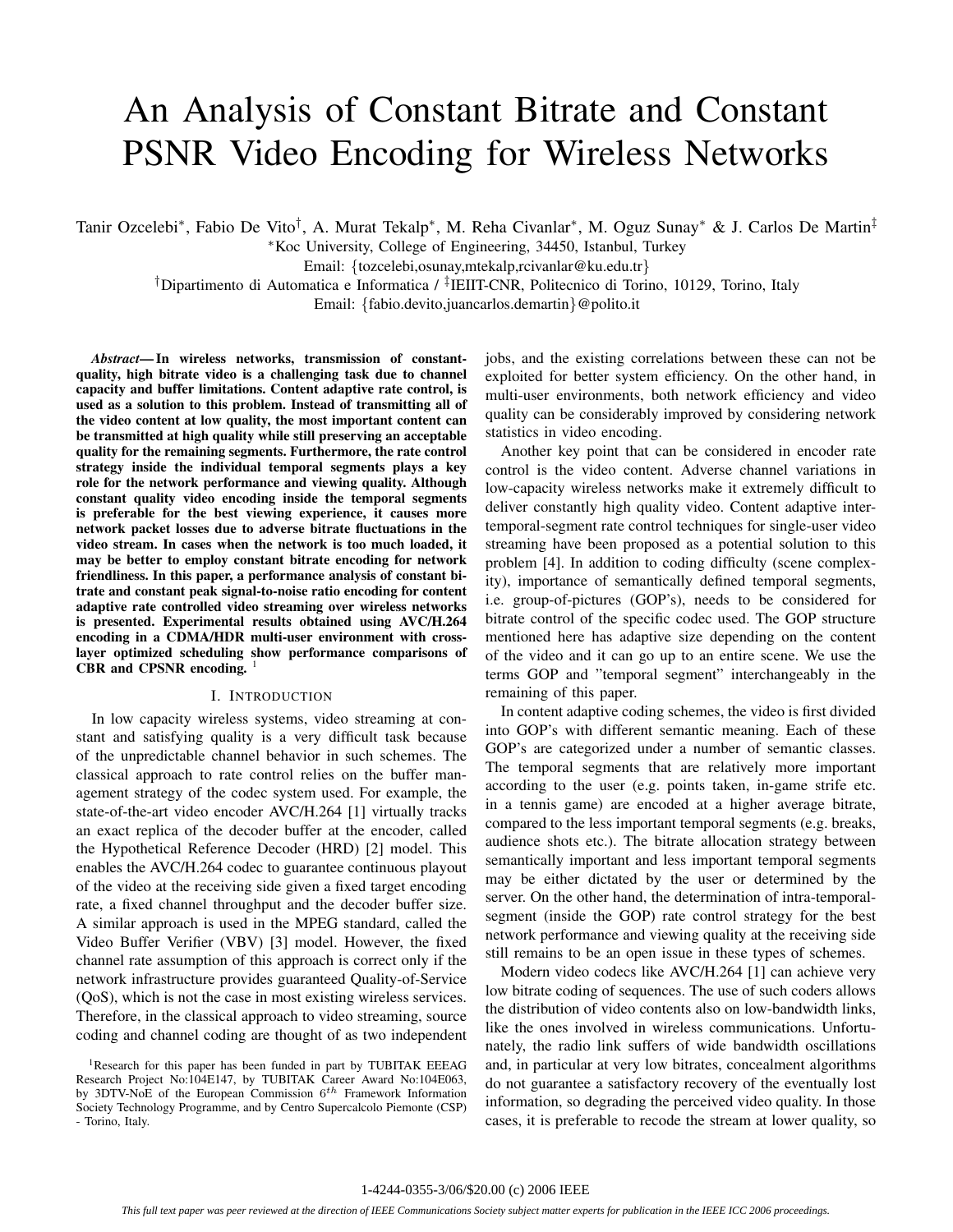avoiding losses, instead of keeping constant coding bitrate and relying on concealment techniques.

For the above reasons, adaptivity of video streams has been extensively studied in recent years. Some of these studies achieve bitrate adaptation via switching between previously encoded versions of the video content, which can be used for only video-on-demand applications. Scalable Video Coding (SVC) was introduced as an alternative solution, which has worse compression efficiency than the non-scalable schemes. Both of these rate control techniques can achieve a limited range of bitrates.

In video coding, the importance of video packets may differ from one to another due to semantic importance changes in the temporal direction, and also decodability of the resulting bitstream. Here, a packet is denoted as important in terms of decodability if a relatively bigger amount of distortion is introduced in the resulting bitstream in the absence of that packet. This variance of decodability importance is caused by the codec features such as inter and intra frame prediction. The overall user satisfaction can be significantly improved by using cross layer optimized packet scheduling with packet priority assignment and content (semantic relevance) analysis.

In this paper, a comparison of wireless streaming system performances using a modified AVC/H.264 codec with constant bitrate (CBR) and constant peak signal-to-noise ratio (CPSNR) encoding schemes for bitrate control inside the semantically defined GOP's is presented, and a mixture of the two schemes for network friendliness is proposed.

This paper is organized as follows: A discussion of CBR and CPSNR coding schemes with advantages and disadvantages is outlined in Section II. The multiple objective optimization (MOO) solution for optimal scheduling in 1xEV-DO is explained in Section III. The experimental results with different settings are given in Section IV, and finally, the conclusions are drawn in Section V.

# II. BACKGROUND

As discussed in Section I, insufficient and varying network capacity may require the wireless service provider to adopt its video encoding on a GOP basis. Furthermore, if the user accesses the contents being charged on a per-byte basis, the user can desire to receive a low-quality stream when lowimportance contents are played, and require higher quality encoding when the bitstream contains temporal segments considered as highly-important. The encoder may achieve this target by *i*) encoding GOP's at a higher or lower constant bitrate (CBR), or *ii*) encoding GOP's at a higher or lower constant PSNR (CPSNR), according to semantic importance, depending on the application. Techniques that optimize the choice on both of them jointly [5] exist in the literature .

## *A. GOP-Level Constant Bitrate (CBR) Control*

In this part, we explain a modified rate control algorithm [6] for the state-of-the-art AVC/H.264 standard video codec (JM 9.3), which can achieve very impressive compression rates. The reference software implements a rate control algorithm, which requires the target rate value and a starting quantization parameter for the first I-frame of the sequence as its input. The output is a constant bitrate (CBR) sequence, which converges after a couple of GOP's and fluctuates around the selected bitrate for the remaining of the sequence. It is not possible to change the bitrate with this standard rate control algorithm while encoding. Even if this was possible, the convergence time of the standard rate control (multiple GOP's) would not allow changes at a required speed.

By means of modifying this rate control system to produce a single stream, encoded according to a per-GOP bitrate pattern, we can allow accurate channel throughput and content (user preferences) adaptation in real-time video communication. Here, the convergence speed is a key issue.

Changes in bitrate can obviously occur only when an Iframe is reached. As it is implemented in the reference codec, the GOP length is fixed by indicating the periodicity of Iframes and the number of B-frames in a run. The constraint on fixed GOP structure should be relaxed to gain more flexibility in this case. It is possible to modify the length of each GOP dynamically without affecting the decodability of the sequence, since the decoder is able to operate with any I-/P-/Bframe pattern, regardless of the structure of previous GOP's.

The encoder can receive the desired length of the GOP being coded from the content analyzer, so tuning also the position of I-frames. The codec stores internally some statistics on previous GOP's, which become useless, and meaningless, when the target rate is modified; those statistics need to be tuned accordingly.

To ensure faster bitrate convergence, in [6], we proposed initial quantization parameter re-computation for each GOP by dynamically updating quantization parameter (QP) vs. bits per pixel (*bpp*) table, in the duration of encoding. Every time a new I-frame is being coded, the desired bitrate is read and the target *bpp* indicator is computed according to the frame size and frame rate. The initial quantization parameter is then chosen from the table as the one ensuring the closer bpp indicator. Every time a GOP terminates, and right before starting the following I-frame, the bpp obtained for the last GOP is stored in the table together with its average quantization parameter, so updating the starting *static* values at each step to better fit over the sequence characteristics.

## *B. GOP-Level Constant Quality (CPSNR) Control*

Constant quality coding is the dual approach of the constant bitrate, which tries to encode the video sequence at a given constant PSNR level without considering the resulting bitrate pattern. Despite its unsuitability for the network due to adverse bitrate variations it introduces, the constant quality approach is good for maximizing users' viewing experience.

To obtain a constant PSNR, a very simple approach is to set a constant quantization parameter (*QP*) for the duration of a shot. The problem with this approach is the lack of uniformity in the sequence content; i.e., the same quantizer level can lead to different PSNR's values if applied to different frames. However, usually a nearly constant PSNR can be obtained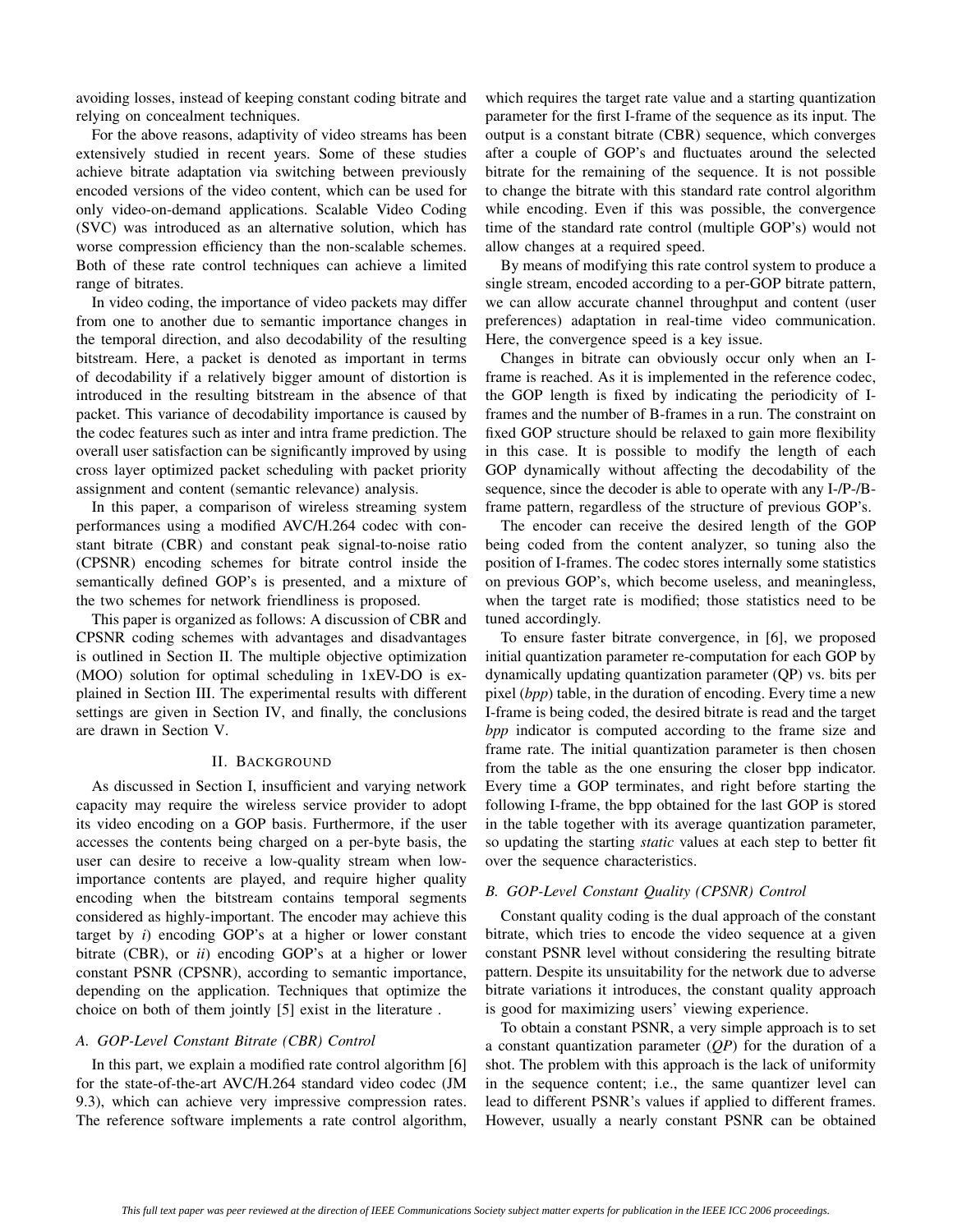

Fig. 1. CBR and CPSNR encoding scheme.

using a fixed QP on frames of a semantically defined temporal segment, due to similarity of video features.

In [7], QP is adapted in a per-frame basis in order to achieve constant quality encoding. The target PSNR value is compared with the average of the moving PSNR average over the last *N* frames at each frame encoding. If the difference is higher than a fixed threshold, the quantization parameter is changed. This will produce wider oscillations with respect to the constant QP approach, but the computational complexity of the control routine is negligible. This algorithm converges in few frames to the desired PSNR level with small fluctuation afterwards if the video content changes very fast as in the case of "foreman". The variance of the PSNR is around 0.3 for most sequences.

# *C. CBR vs. CPSNR*

In *rate-distortion optimization* (RDO) [8], the coding parameters (coding modes, quantization) are chosen to reach a compromise between the bitrate and the quality. Usually, at high bitrate a further increase does not lead to noticeably better quality; on the other hand, at low bitrates, even a small variation in PSNR leads to relatively wide oscillation in the number of bits required. Joint decision can help in achieving the best choice.

RDO is especially useful when transmitting video sequences over packet data networks, since it results both in good network utilization and PSNR, given the video characteristics.

In constant bitrate (CBR) coding, the encoder does not take quality into account as long as it precisely matches the given target bitrate [9], [10]. Therefore, CBR encoding results in unwanted quality variance in the temporal direction. On the other hand, CBR encoding approach is necessary when transmitting the video over a fixed bitrate channel, or in general when oscillation in the bitrate could result in severe information losses or late delivery due to jitter increase.

The CBR and CPSNR encodings are done as shown in Figure 1. For CBR encoding, encoding rate ratios between semantically important and non-important segments are imposed by the user or set to default values by the server. These ratios along with the required average bitrate are given as an input to the *importance-to-rate converter* module. The output of this module dictates the modified CBR encoder rate control



Fig. 2. Bitrate to PSNR mapping functions, for high and low importance regions.

with the target bitrates for different shot types, resulting in the GOP-based CBR encoded bitstream. Given the target encoding rates for the high and low importance regions, it is possible to extract the corresponding rate-distortion behavior for a specific video content type. One can achieve this by experimenting with many instances of that content type and encoding all high and low importance shots at various rates to compute corresponding PSNR values. Similarly, the bitrate-PSNR mapping for soccer videos is found as shown in Figure 2 for soccer videos by averaging over a set of video shot instances. The *rate-to-PSNR mapper* module determines the target PSNR values for the high and low importance segments in this manner and these target rates are given as an input to the CPSNR encoder, resulting in the GOP-based CPSNR encoded bitstream.

# III. OPTIMAL 1XEV-DO SCHEDULER

In wireless video transmission, service fairness is an important factor for determining the overall system performance along with delivered video quality and average channel throughput. For this reason, it is important to distribute system resources among users in such a way that they all utilize an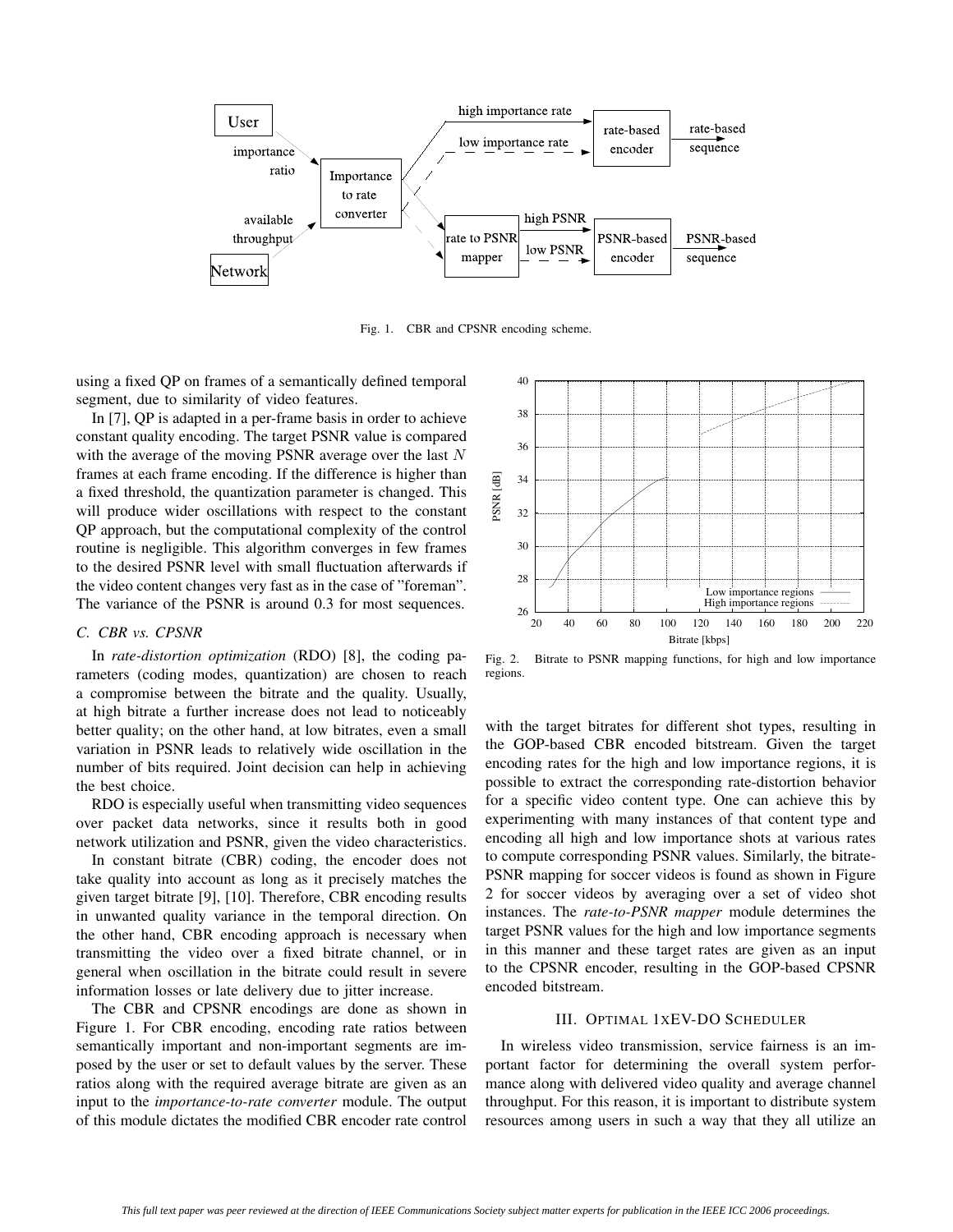equal share, also resulting in an equal viewing experience. The scheduling algorithm employed has a major effect on the communication system performance and must use information from multiple layers of the OSI protocol stack for better user experience, hence the cross-layer design. The semantic and decodability (concealment related) importance of video packets, which is helpful in assigning priorities to these packets, can be considered at the application layer.

The main objective of the wireless CDMA/HDR [11] High Data Rate scheme is to transmit packet data to multiple users with high speed. The 1xEV-DO (IS-856) [12] system used in this work is a CDMA/HDR standard, where opportunistic multiple access is employed and all transmission power is allocated to only one user in a time multiplexed manner. Adaptive channel coding and modulation are employed to support various data rates. It is crucial to choose an appropriate resource (time) scheduling algorithm to achieve the best system performance. Application layer requirements and physical layer limitations need to be well determined, and the scheduler has to be designed accordingly. For example, e-mail and SMS services are tolerant to delay, and intolerant to data loss, while real time streaming applications can tolerate few losses. Hence, cross-layer design is mandatory for video transmission, in order for a scheduling algorithm to be optimal in both physical and application layer aspects.

In [13], we introduced a multiple objective optimized (MOO) opportunistic multiple access scheme for user scheduling in a 1xEV-DO (IS-856) system, where the encoding rate control algorithm of [6] is employed. In this work, the user that experiences the best trade-off (best compromise) between the least buffer fullness, the best channel throughput and the highest video packet importance is scheduled, forcing the packet losses to occur at the low importance temporal segments. The problem formulation for such a multiple objective optimization (MOO) scheme is given as follows.

Schedule the user *i* at time slot *t*, such that:

$$
argmax_{i}(R_{i}(t))
$$
\n(1)

$$
argmin_i(B_i(t))\tag{2}
$$

$$
argmax_i (imp_i(t)) \tag{3}
$$

where  $R_i(t)$ ,  $B_i(t)$  and  $imp_i(t)$  denote the channel throughput, decoder buffer occupancy level and the importance of the video packets in the server's transmission queue, respectively, for user *i* at time *t* as explained in [13].

Since the main application is real-time video streaming rather than a download-and-play scheme, video packets that are delivered later than their playout times need to be discarded at receiver side and considered lost. For this reason, the server may drop the packets that have passed their playout deadline at its transmission queue, avoiding unnecessary network traffic. For a more detailed explanation on the solution of such MOO problems, the readers are encouraged to see the related section in [13].



Fig. 3. PSNR graph for CBR and CPSNR encoding at 100 kbps with 1-to-2 bitrate ratio.

#### IV. EXPERIMENTAL RESULTS

For our experiments 90-second long (2250frames) test sequence (part of a soccer match) was encoded by assigning more bits to semantically more important regions than lowimportance GOP's, with importance (bitrate) ratios 1-to-2 as shown in Table I and Table II. The resulting average encoding rate for the input video with QCIF spatial resolution and 25 fps temporal resolution is computed as 100 kbps . The GOP size is 30 frames with pattern IPPP...P, except for the last portions of the GOP's as the temporal segments need not to be an integer multiple of 30 frames. The physical layer simulations for the 1xEV-DO system have been carried out over the ITU Pedestrian A environment using the Advanced Design System (ADS-2004A) of Agilent Technologies. The decodability importance has been quantized using two levels. The decoder buffer size is assumed to be 2 Mbits, and the initial buffering (pre-roll) time and initial buffer build-up are limited to 10 seconds and 300 kbits, respectively. The users request the video from the server at random times uniformly distributed in the interval 0 to 7 seconds.

The resulting bitrate and PSNR functions for CBR and CPSNR encoding schemes are drawn in Figures 3 and 4. The arguments made in Section II can be observed from these figures more clearly. While the CBR encoding scheme provides nearly fixed encoding rate, it introduces much PSNR variation. The reverse is true for the CPSNR encoding scheme, i.e., while the PSNR is kept nearly constant within temporal segments, the bitrate behavior shows undesirable peaks.

Note that, in Table I we demonstrate the data for individual users where all users employ the CPSNR encoding, whereas Table II shows the case in which CPSNR and CBR encodings are used together in a network. The case where only CBR encoding is used is not shown in a separate table since there are no packet losses in that case. If we look at the packet loss percentages (PLR), these two tables indicate that the PLR values increase as more and more users request CPSNR encoding, resulting in lower average PSNR for the same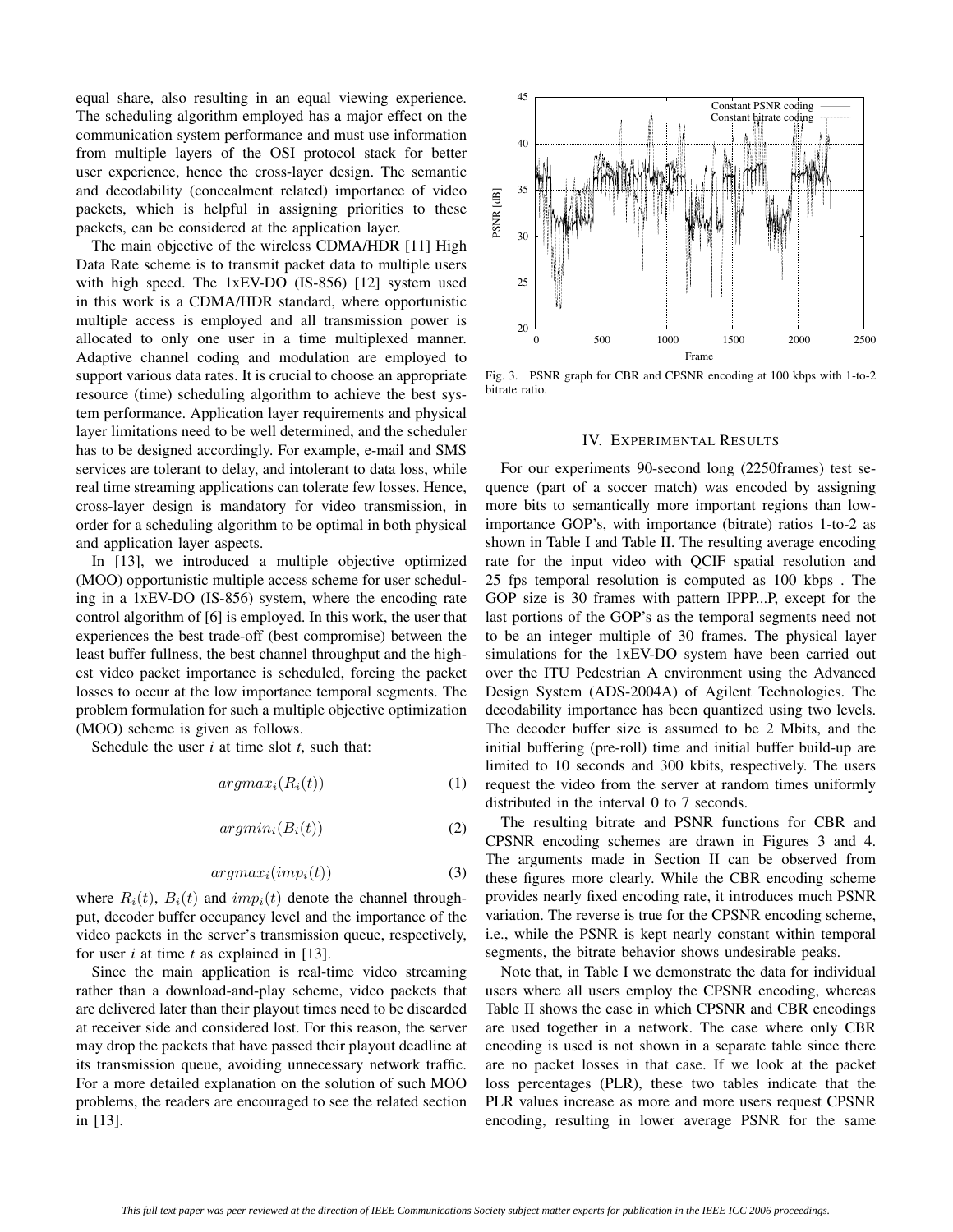

Fig. 4. Bitrate graph for CBR and CPSNR encoding at 100 kbps with 1-to-2 bitrate ratio.

number of users. When the users that request CBR and CPSNR encoding are mixed in the same system, it is observed that the ones that request CPSNR receive better video quality for approximately equal packet loss rate (see users 1 and 9 in Table III). The number of users that can be added to the system without excessive quality degradation depends on i) the rate at which they are being transmitted and ii) the definition of "acceptable degradation", which is beyond the scope of this paper.

### V. CONCLUSION

In this work, a performance analysis for comparison of constant bitrate (CBR) and constant peak signal-to-noise ratio (CPSNR) video encoding for content adaptive rate control for wireless streaming is presented. Fast algorithms proposed for such rate control in the literature were reviewed and applied over a CDMA/HDR network, 1xEV-DO (IS-856) standard. Experimental results show that, the rate control strategy inside the individual temporal segments is a determining factor for the overall network performance and viewing quality. It was observed that, in cases where CPSNR and CBR encodings are done together within the same network, CPSNR scheme results in better video quality. The reason for this is that,

the performance of users with CBR encoding are degraded by other CPSNR encoded bitstreams, due to adverse bitrate fluctuations. As a result, it is preferable to use CBR encoding when the network traffic is high and to use CPSNR encoding when there are few users in the network.

As future work, a cross-layer design for switching between constant bitrate and constant PSNR encoding schemes according to wireless channel conditions can be studied.

#### **REFERENCES**

- [1] ITU-T Rec. H.264 & ISO/IEC 14496-10 AVC, *Advanced video coding for generic audiovisual services*, ITU-T, May 2003.
- [2] S. Ma, W. Gao, F. Wu and Y. Lu, *Rate control for JVT video encoding scheme with HRD considerations*, Proceedings of IEEE ICIP 2003, vol. 3, pp. III 793-III 796, September 2003.
- [3] L. Zhao, and C. C. Jay Kuo, *Buffer constrained R-D optimized rate control for video coding*, IEEE International Conference on Acoustic, Speech and Signal Processing, Hong Kong, pp. III 89-III 92, April 6-10, 2003.
- [4] T. Ozcelebi, A. M. Tekalp, M. R. Civanlar, *Optimal rate and input format control for content and context adaptive video streaming*, Proceedings of IEEE International Conference on Image Processing (ICIP), Singapore, October 2004.
- [5] S.F. Chang and A. Vetro,*Video adaptation: Concepts, technologies and open issues*, IEEProceedings of the IEEE, vol. 93, no. 1, pp. 148-158, January 2005.
- [6] F. De Vito, T. Ozcelebi, M. R. Civanlar, A. M. Tekalp and J. C. De Martin, *Rate control for GOP-level rate adaptation in H.264 video coding*, Proceedings of VLBV Workshop, September 2005.
- [7] F. De Vito, J. C. De Martin, *PSNR control for GOP-level constant quality in H.264 video coding*, to appear in IEEE International Symposium on Signal Processing and Information Technology (ISSPIT), Athens, Greece, December 2005.
- [8] G. J. Sullivan and T. Wiegand, *Rate-distortion optimization for video compression*, IEEE Signal Processing Magazine, vol. 15, no. 6, pp. 74- 90, November 1998.
- [9] A. Ortega, *Variable bit-rate video coding, in compressed video over networks*, M.-T. Sun and A. R. Reibman, Eds, pp. 343-382, New York, NY, USA, 2000.
- [10] B. Li and J. Liu, *Multirate video multicast over the Internet: An overview*, IEEE Network, Special Issue on Multicasting: An Enabling Technology, vol. 17, no. 1, pp. 24-29, January 2003.
- [11] P. Bender, P. Black, M. Grob, R. Padovani, N. Sindhushayana, and A. Viterbi, *CDMA/HDR: A bandwidth efficient high-speed wireless data service for nomadic users*, IEEE Communications Magazine, vol. 38, no. 7, pp. 70-77, July 2000.
- [12] TIA/EIA IS-856-2, *Cdma2000 High rate packet data air interface specification*, 2002.
- [13] T. Ozcelebi, F. De Vito, O. Sunay, A. M. Tekalp, M. R. Civanlar and J. C. De Martin, *Optimal cross layer scheduling for video streaming over 1xEV-DO*, Proceedings of VLBV Workshop, September 2005.